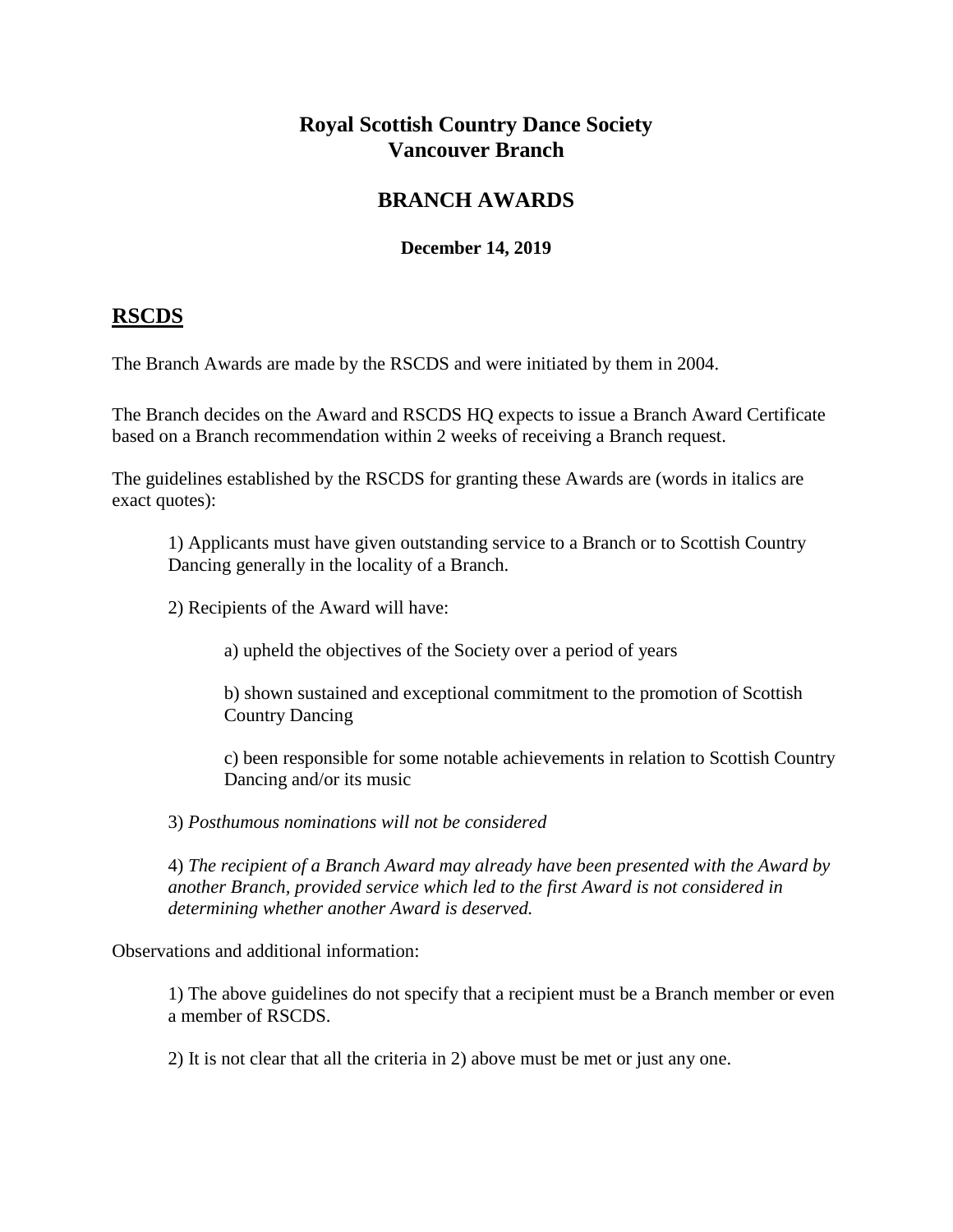3) RSCDS states: *The exact qualifying criteria for the Branch Award, the procedures for nominating an individual, couple or group for the Award and determining who should receive it and the circumstances for presenting the Award are a matter for individual Branches.*

4) *The names of Branch Award recipients will be published by the Society.*

## **VANCOUVER BRANCH GUIDELINES**

Generally a Branch Award will be made to both well-sung heroes and unsung heroes who have contributed to the Branch beyond the ordinary call of duty. They must have contributed to the enjoyment and excellence of Scottish Country Dancing and its music, at the Branch, in at least one of the following ways:

1) Innovation and/or growth including new programs.

2) Prestige and/or standards of excellence.

3) Significant contribution to the enjoyment of Scottish Country Dancing and the happiness of others.

4) Significant and/or extensive administrative service.

5) Significant financial contribution.

Specifically:

1) Recipients must meet the guidelines established by RSCDS for the granting of Branch Awards.

2) Recipients must be current Branch Members but this requirement may be waived in unusual or exceptional circumstances.

3) Recipients must have been associated with the Vancouver Branch for a minimum of ten years. In very special circumstances, this time period might be reduced.

4) An Award to a recognized group may be considered.

5) Board Members are not eligible to be nominated during their term of office.

6) To maintain the prestige of a Branch Award, the Awards should only be made to persons who fully qualify. It is not necessary that an Award be made in every year. Conversely, if there is more than one suitable recipient in a year then there is no restriction on the number of Awards made in any one year.